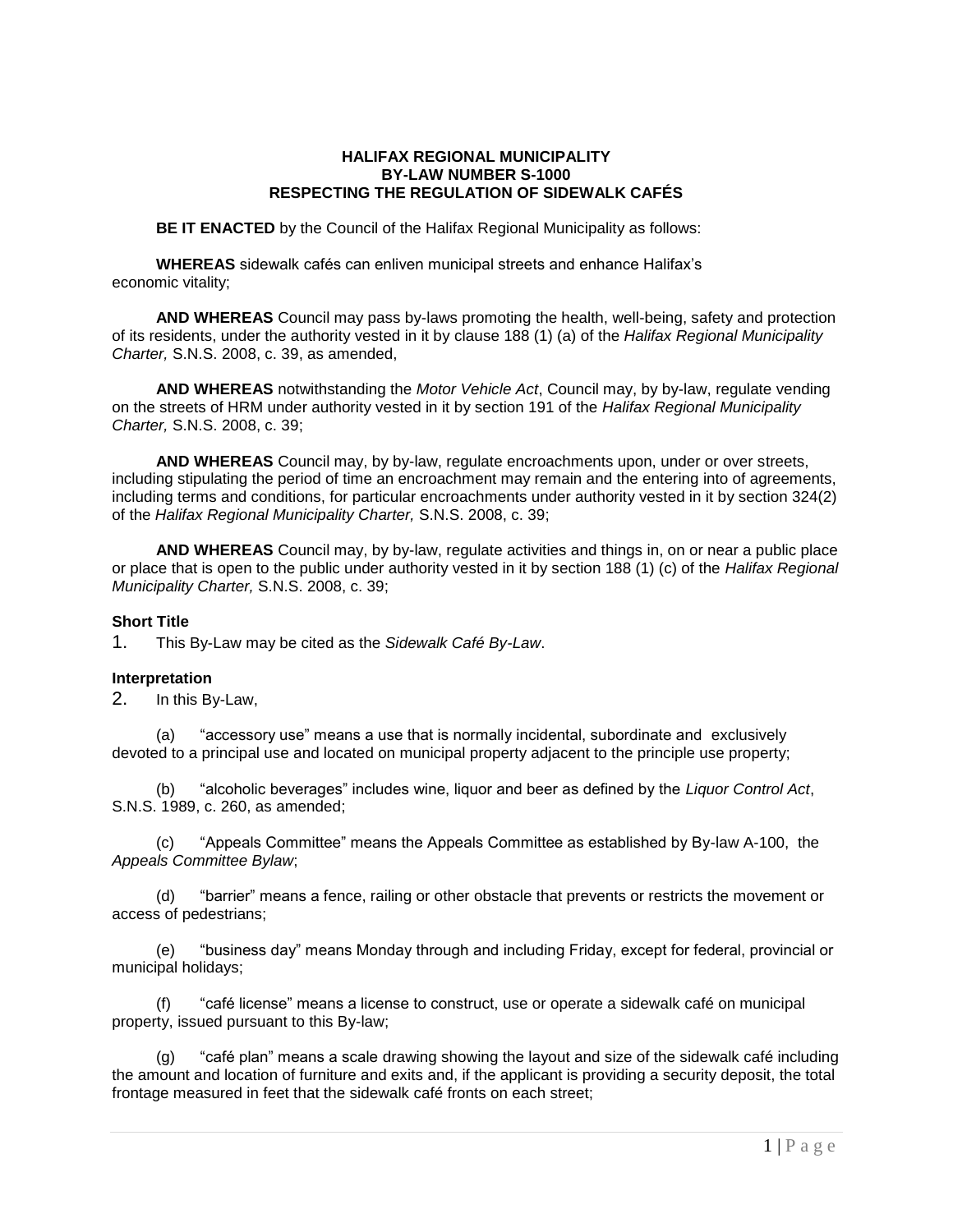(h) "construction drawings" means technical drawings and specifications used to specify assembly requirements for elements of the sidewalk café;

(i) "Council" means the Council of the HRM;

(j) "employee" includes agents, officers, servants, assigns and heirs;

(k) "encroachment" means a structure or facility upon, under or over a street and also includes any portion of the street required by the encroachment as a clearance from other structures by good engineering practice;

(l) "encroachment term" means the period of time during which an encroachment is allowed;

(la) "the Engineer" means the Director of Transportation and Public Works and includes a person acting under his/her authority;

(m) "food establishment" means any premises in which food is:

- (i) processed, manufactured, prepared, labeled, or served;
- (ii) sold, offered for sale, or distributed free of charge; or
- (iii) dispensed, displayed, stored, or distributed,

but excludes a dwelling unit except a dwelling unit used for commercial food preparation;

(n) "*Heritage Property Act*" means the *Heritage Property Act*, R.S.N.S., 1989 c. 199;

(o) "HRM" means the Halifax Regional Municipality;

(p) "License Administrator" means the person or persons designated by the Chief Administrative Officer and includes a person acting under the supervision and direction of the License Administrator;

(q) "licensed establishment" means a lounge, cabaret, beverage room, tavern, eating establishment or club licensed under the *Liquor Control Act*;

(r) "Mayor" means the Council member elected at large to be the chair of the Council;

(s) "municipal heritage property" means municipal heritage property as defined in the *Heritage Property Act*;

(t) "municipal infrastructure" includes infrastructure that supports the provision of municipal services and includes public trees, light standards, street lights, traffic signals, traffic signs, parking meters and other municipal signs;

(u) "municipal street furniture" includes bus shelters, banners, flower pots, benches, waste receptacles and other decorations located in the street;

(v) "owner" includes

(i) a part owner, joint owner, tenant in common or joint tenant of the whole or any part of land or a building, and

(ii) in the absence of proof to the contrary, the person or persons assessed for the property;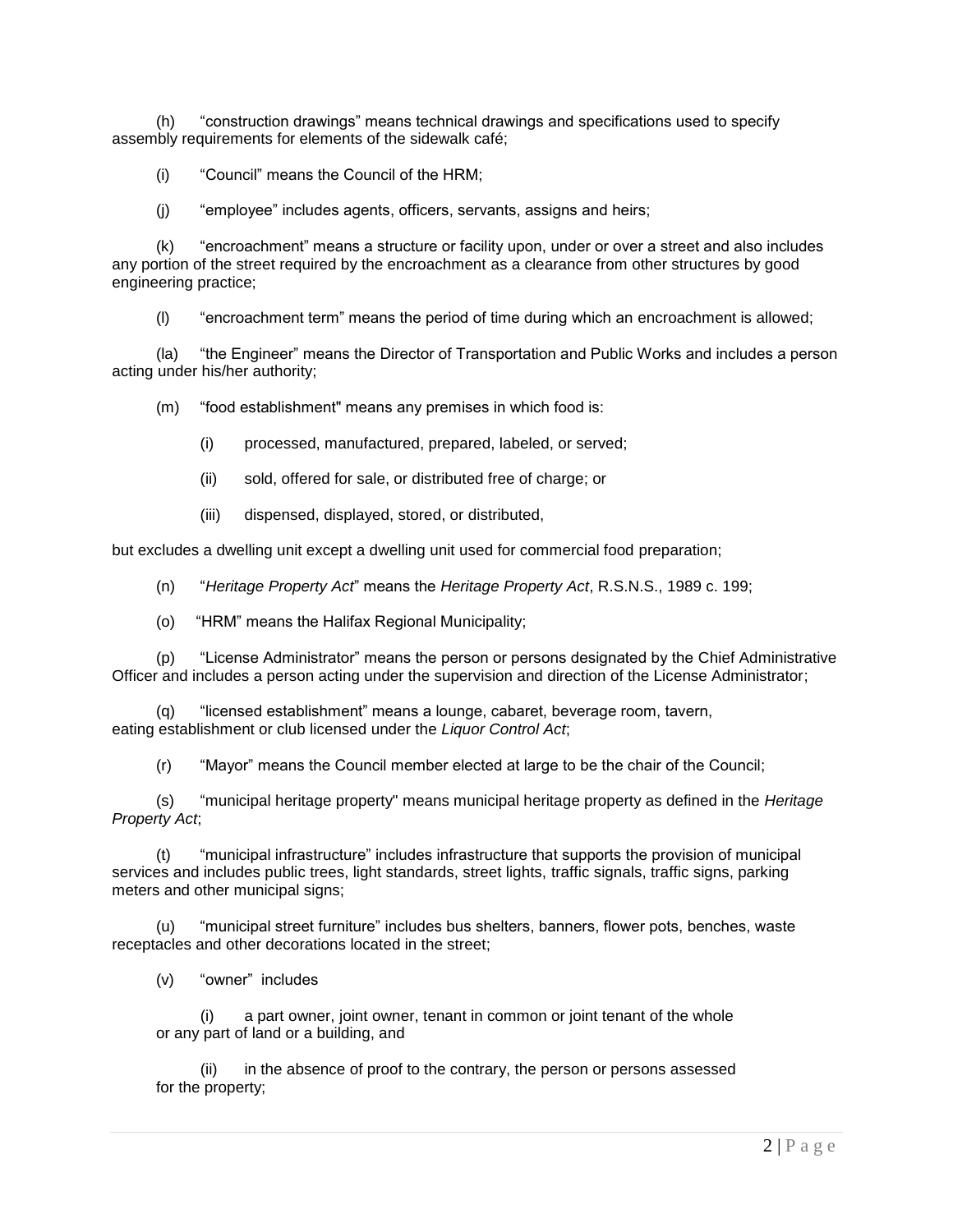(w) "person" includes a corporation;

(x) "Peace Officer" means a police officer or a special constable appointed pursuant to the *Police Act*, S.N.S. 2004, c.31, as amended;

(y) "principal use property" means a licensed establishment or food establishment that has a sidewalk café as an accessory use;

(z) "premises" includes a mobile, stationary, temporary or permanent facility or location and the surroundings under the control of the same person;

(aa) "proprietor" means the person who controls, governs or directs the activity of a food establishment or a licensed establishment and includes the person who is actually in charge thereof at any particular time, an owner, or the occupant of the premises;

(ab) "provincial heritage property" means provincial heritage property as defined in the *Heritage Property Act*;

(ac) "roadway" means that portion of a street between the curb lines or the travelled portion of a street designed for vehicular travel;

(aca) "security deposit" means a guarantee or surety in a form that is acceptable to the Treasurer that has been issued by a financial institution in the amount set out in section 13A;

"sidewalk" means that portion of a street between the curb line and adjacent property line or any part of a street especially set aside for pedestrian travel and separated from the roadway;

(ae) "sidewalk café" means a deck, patio, ramp, temporary sidewalk, group of tables and chairs or other accessories situated on a street including a sidewalk for the use and consumption of food and beverages sold to the public from, or in, an adjacent principle use property;

(af) "site plan" means a scale drawing showing:

(i) the location of the sidewalk café relative to the street and the sidewalk,

(ii) the location of any municipal street furniture and municipal infrastructure that is located within the proposed location of the sidewalk café, and

(iii) the principle use of the property which has applied for the café license;

(ag) "street" means a public street, highway, road, lane, sidewalk, thoroughfare, bridge, square and the curbs, gutters, culverts and retaining walls in connection therewith;

(ah) "traffic barrier" means an obstacle that prevents or restricts movement or access of vehicles;

(aha) "Treasurer" means the Treasurer of the Municipality, and includes a person acting under the supervision and direction of the Treasurer;

(ai) "utility" means any corporation that provides sewage, storm-water, water, telecommunication or electricity services, including, natural gas or other gas intended for use as a fuel;

(aa) "utility infrastructure" means infrastructure required by a utility to deliver services, including pipes, conduits, valves, manholes, hydrants, vaults, poles, overhead wires, metering devices, and pressure regulators; and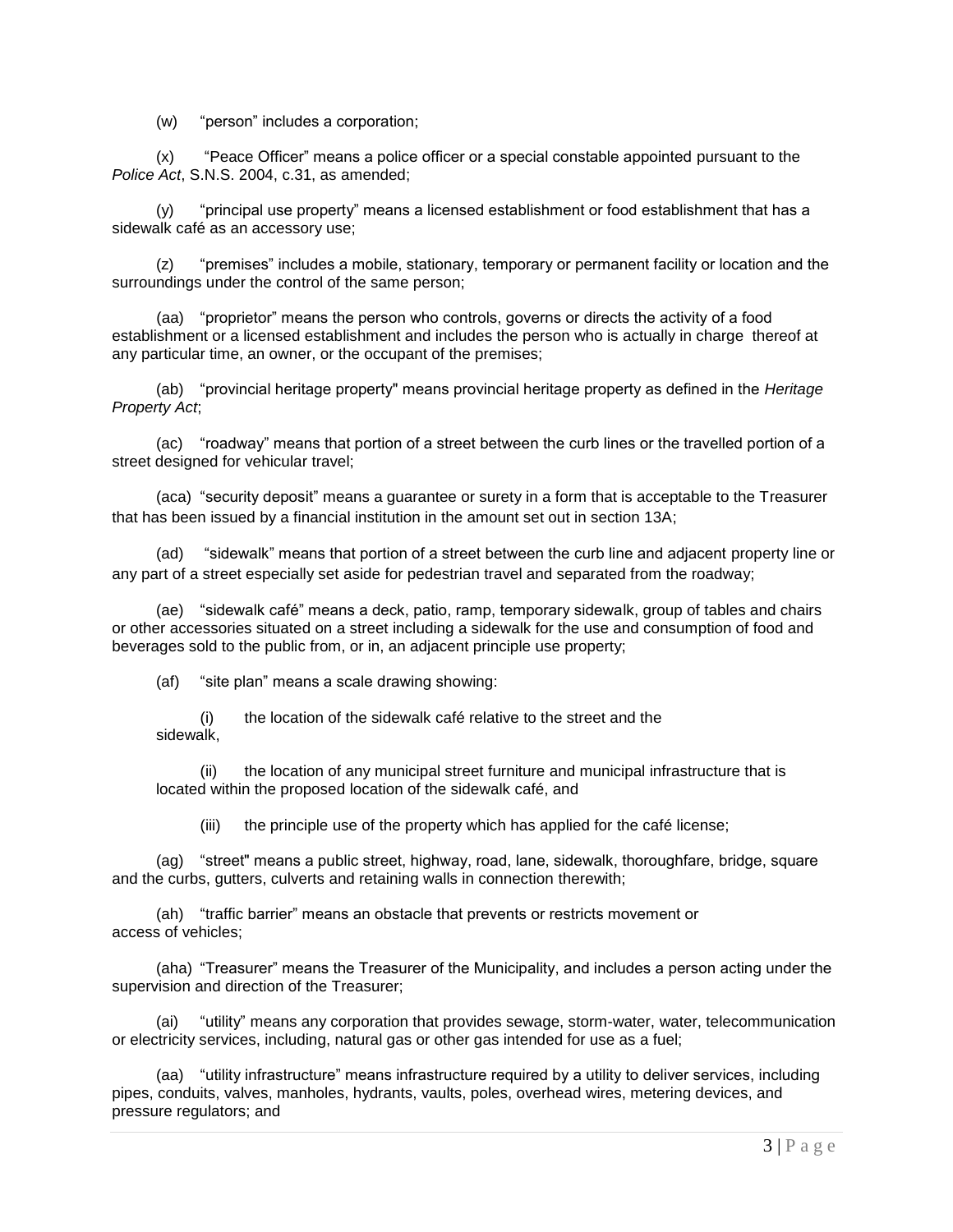(ak) "vend" means the sale and offering for sale of food or beverages on a street or municipallyowned property.

### **Types of Café License**

3. (1) There shall be two types of café license,

- (a) a seasonal café license; and
- (b) an annual café license.

(2) A seasonal café license shall permit a sidewalk café for an encroachment term set by the License Administrator, such term

- (a) shall commence on a date being no earlier than April 15th in any calendar year; and
- (b) shall end on a date no later than November 15th, in the same calendar year.

(3) An annual café license shall permit a sidewalk café for an encroachment term not exceeding one calendar year**.**

- (4) Repealed.
- (5) Repealed.

#### **Heritage Property**

4. (1) Notwithstanding section 3, an application for a café license, in relation to a provincial heritage property, shall be subject to review pursuant to the *Heritage Property Act*.

(2) Notwithstanding section 3, an application for a café license, in relation to a municipal heritage property, shall be subject to review pursuant to the Heritage Property Act, By-law H-200, the *Heritage Property By-law* and By-law H-500, the *Heritage Conservation District (Barrington Street) Bylaw*.

#### **Granting of License**

- 5. Subject to section 4, the License Administrator is authorized and empowered to:
	- (a) grant a seasonal café license;
	- (aa) grant an annual café license;
	- (b) refuse to grant a seasonal café license;
	- (ba) refuse to grant an annual café license;
	- (c) suspend any café license;
	- (d) revoke any café license;
	- (e) issue the proprietor a Notice to comply with this By-law;
	- (f) issue the proprietor an Order to comply with this By-law; and

(g) enter, at any time and without notice, a sidewalk café or principle use property to determine compliance with this By-law.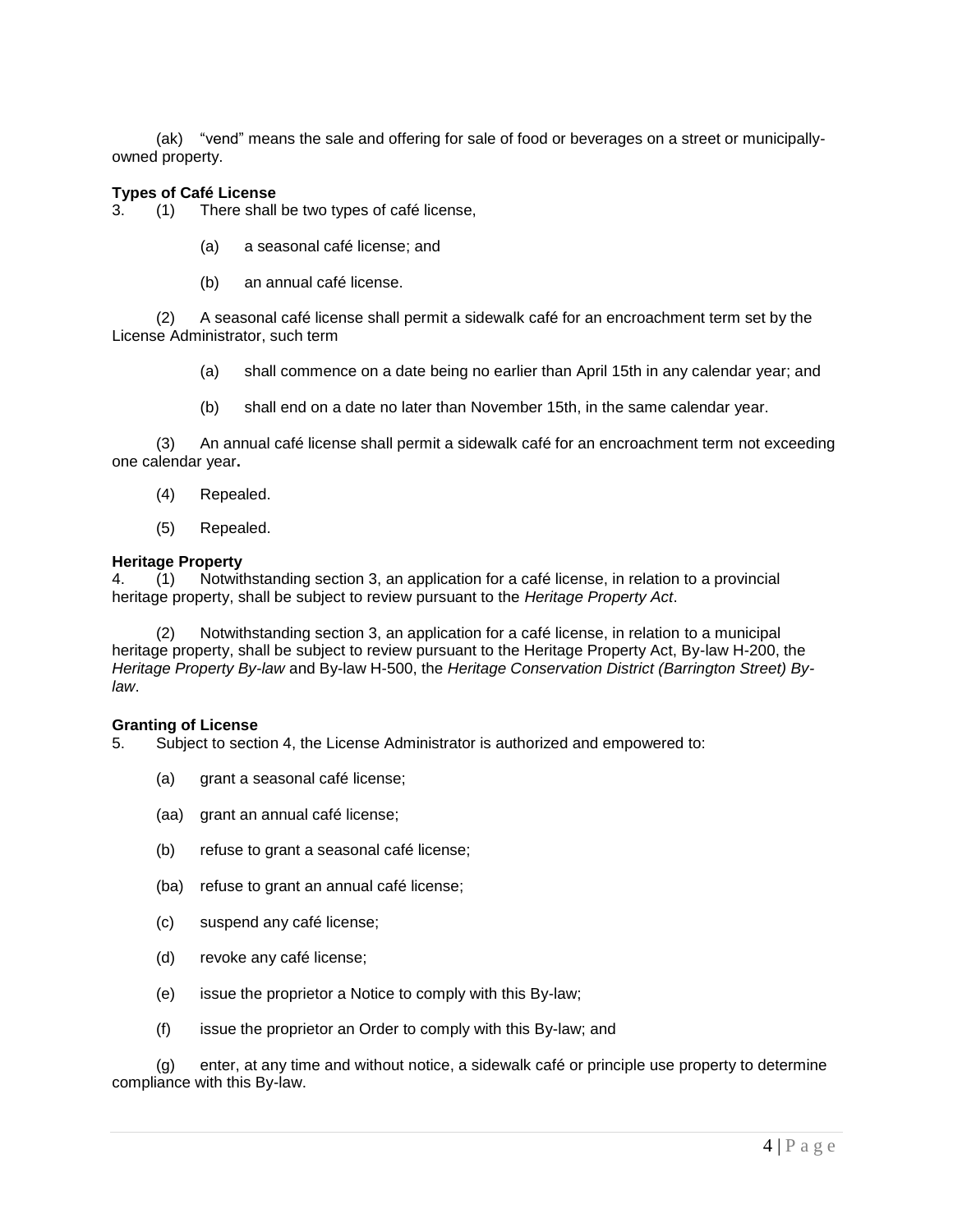- 6. Repealed.
- 7. Repealed.

# **Requirements for Sidewalk Café License**

8. No person shall construct, operate or vend at a sidewalk café

(a) unless a café license has been issued by the License Administrator and the café license has not been suspended or revoked;

(b) except in accordance with:

(i) any terms or conditions of the café license; and

(ii) the café plan, site plan and construction drawings approved by the License Administrator;

- (c) outside the encroachment term specified in the café license;
- (d) except by the person to whom the café license was granted; or
- (e) in an obstructive manner including:
	- (i) obstructing the ingress or egress of the abutting property owner or tenant;
	- (ii) increasing traffic congestion or delay on the street where the sidewalk cafe is located;
	- (iii) constituting a hazard to pedestrian or vehicular traffic, life or property; or
	- (iv) obstructing adequate access to fire, police or sanitation vehicles or personnel.
- 9. In addition to prohibitions in section 8, no person shall operate or vend at a sidewalk café:

(a) unless the sidewalk café has, subsequent to construction, been inspected and approved for use:

(i) by HRM; and

(ii) by a professional engineer pursuant to section 27 of this By-law, proof of which must be filed with the License Administrator and must be in a form acceptable to the License Administrator;

(b) at any time when the principal use property is not open to the public for business; or

(c) any food or merchandise, other than food or merchandise that the person is permitted to sell from the principal use property.

# **Requirements for Certain Other Licenses**

10. (1) During the encroachment term:

(a) notwithstanding By-Law S-300, the *Streets By-law*, a Streets and Services permit is not required for the construction and removal of a sidewalk café;

notwithstanding By-law E-200, the *Encroachment By-law*, an Encroachment License is not required for that portion of a street used by a sidewalk café; and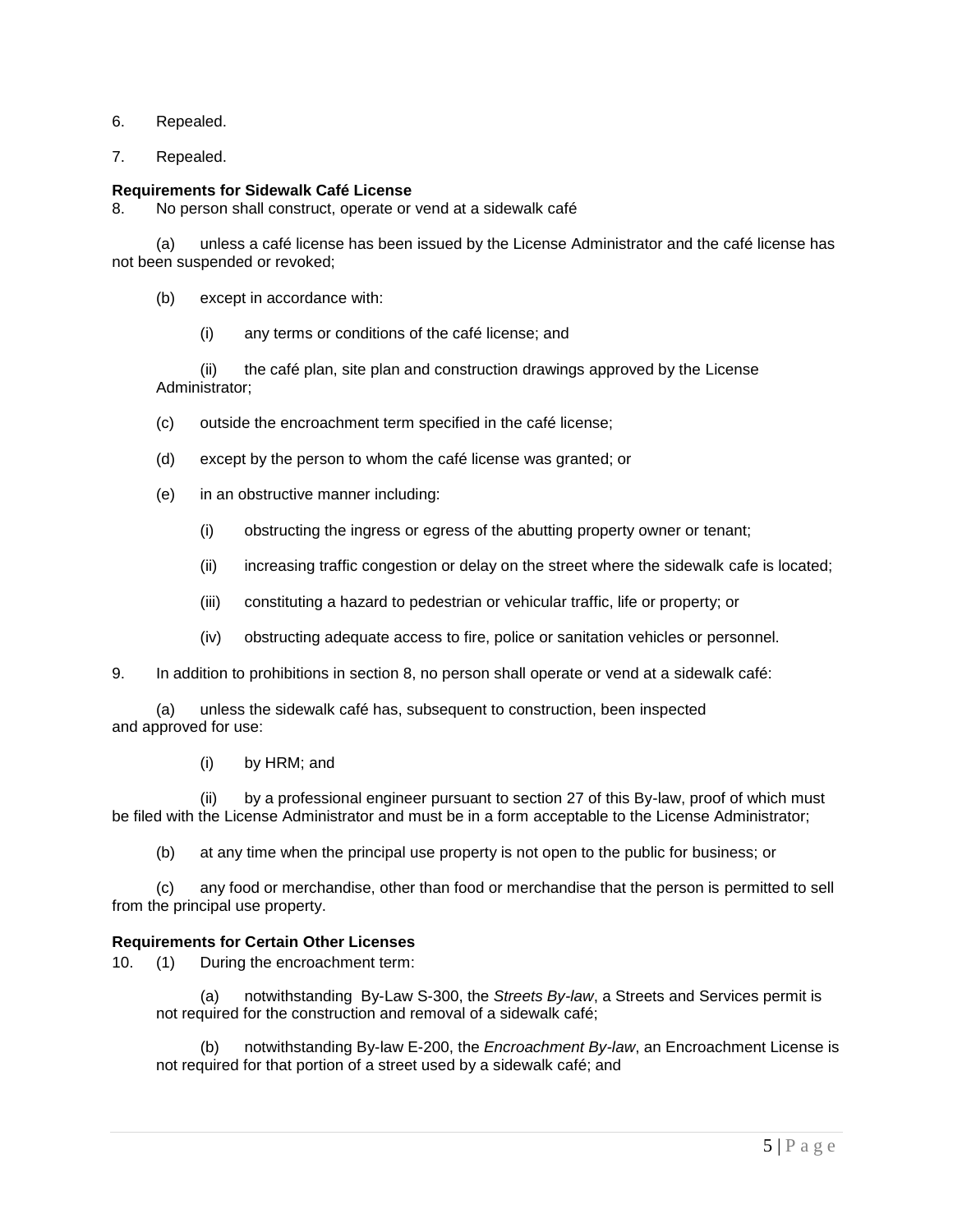(c) notwithstanding By-law C-501, the *Vending By-law*, a Vending License is not required to vend food or beverages for that portion of municipal land used by a sidewalk café.

(2) Subsection 1 of this section only applies to the holder of the café license and for that portion of the street identified in the café plan, site plan and construction drawings approved pursuant to this Bylaw.

## **Application for Café License**

11. The applicant for a café license shall complete an application in a form prescribed by the License Administrator.

- 12. A separate application shall be made for each café license.
- 13. An application for a café license shall include:
	- (a) the name of the applicant, and:
		- (i) if the applicant is a natural person, it must be signed by him or her; or

(ii) if the applicant is a corporation, organization, society or other body, it must be signed by a director or officer who has the authority to bind the corporation, organization, society or other body;

(b) if the applicant is a lessee, either a security deposit pursuant to sections 13A and 13B or a written consent from the owner of the principle use property;

(ba) if a security deposit is provided, confirmation the applicant is the only food establishment or licensed establishment located in the principle use property that is the subject of the application;

(c) proof of insurance coverage pursuant to section 20;

(d) an indemnity agreement which indemnifies and holds harmless HRM, its Mayor, Council, and employees against all losses, claims, actions, damages, costs (including solicitor costs), liability and expense in connection with loss of life, personal injury, damage to property or any other loss or injury whatsoever arising from the design, construction, maintenance, operation, or removal of a sidewalk café, and from sidewalk or street remediation;

- (e) detailed construction drawings, site plan and café plan that:
	- (i) are in a form prescribed by the License Administrator; and
	- (ii) comply with the standards set out in Schedule A of this By-law.
- (f) any fee prescribed by Administrative Order 15; and
- (g) any other information required by the License Administrator.

### **Security Deposit**

13A. (1) If an applicant is providing a security deposit pursuant to clause b of section 13, the amount of the security deposit shall be based on the total frontage measured in feet that the sidewalk café fronts on each street multiplied by twenty dollars (\$20) per foot.

(2) Interest shall not be payable by the HRM on the security deposit.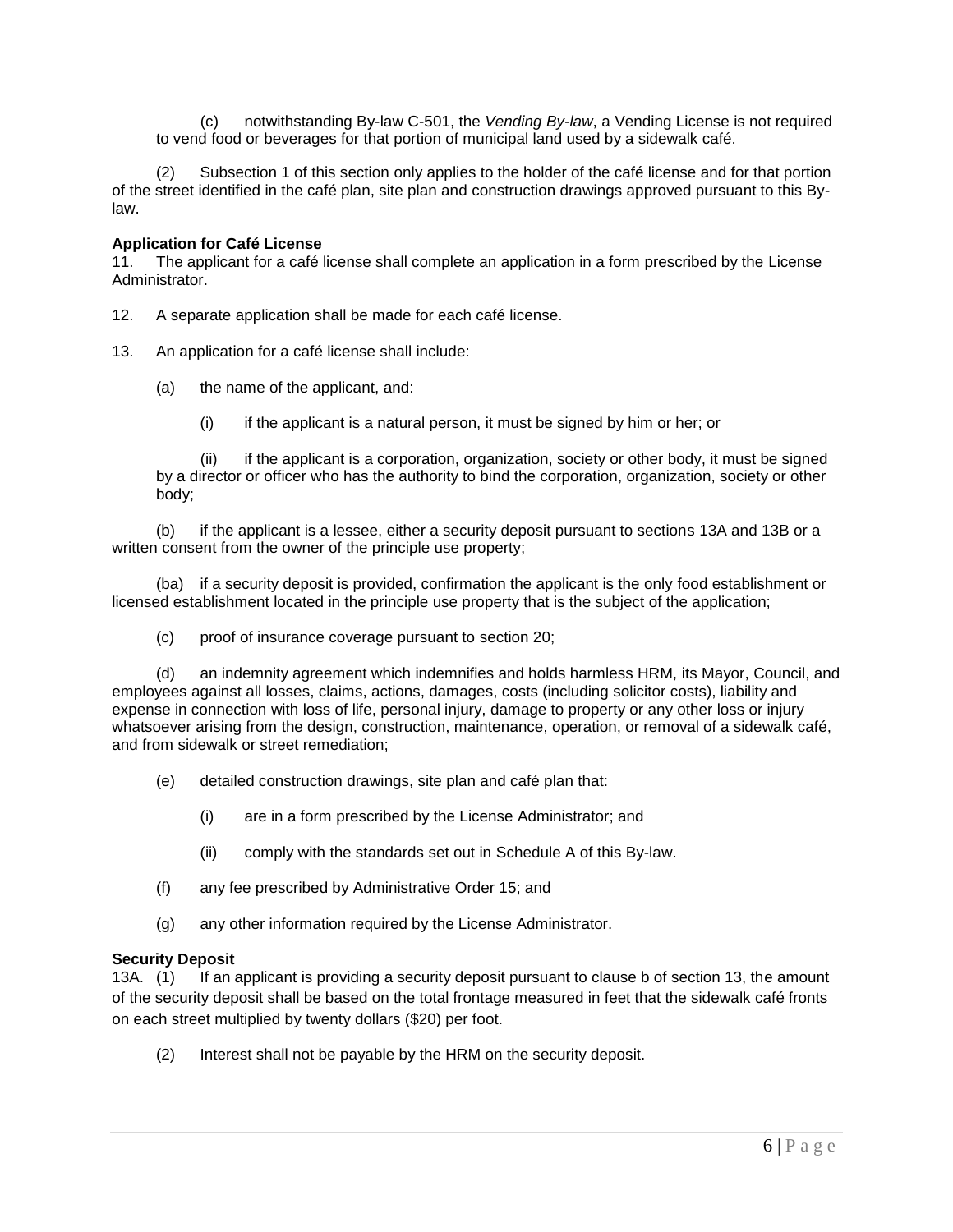(3) The Treasurer shall retain the security deposit on behalf of the HRM for the duration of the encroachment term set by the café license.

(4) After the encroachment term set by the café license, the Treasurer may

(a) return the balance of the security deposit to the applicant, provided that the Treasurer receives confirmation that the License Administrator is satisfied that any work that may be required or has been ordered pursuant to this By-law has been completed; or

(b) at the request of the applicant, retain the security deposit and apply the balance of the security deposit towards the security deposit fora new application for a café license, providing that the security deposit continues to be valid for the encroachment term of the new café license and the new applicant is the same applicant that provided the security deposit to the HRM.

13B A security deposit may only be provided by an applicant that is a lessee if such applicant is the only food establishments or licensed establishments located in the principle use property that is the subject of the application.

## **Refusal to Grant a Café License**

14. The License Administrator shall refuse to grant a café license if:

(a) the application is incomplete or contains false or misleading information;

(b) the proposed sidewalk café does not comply with the requirements of this By-law, including the Design Standards in Schedule A;

(c) the proposed sidewalk café would unreasonably interfere with the ability of HRM or any utility to have access to, or maintain, any municipal infrastructure, municipal street furniture, or utility infrastructure;

(d) the proposed area for the sidewalk café is required for the construction or installation of a municipal work, service, utility or other improvement;

(e) the proposed sidewalk café would unreasonably interfere with the public's use or enjoyment of the sidewalk or adjoining street;

(f) the proposed sidewalk café would present a risk of harm to the health or safety of the public;

(g) the proposed sidewalk café would not comply with the *Heritage Property Act*, By-law H-200 or By-law H-500;

(h) the proposed sidewalk café would constitute a nuisance; or

 $(i)$  in the opinion of the Engineer the proposed sidewalk café would:

(i) increase traffic congestion or delay on the street where the proposed café would be located; or

- (ii) constitute a hazard to pedestrian or vehicular traffic, life or property.
- 15. The License Administrator may only grant an annual café license after consideration of the following factors:

(a) the impact of any reduction to the width of the roadway;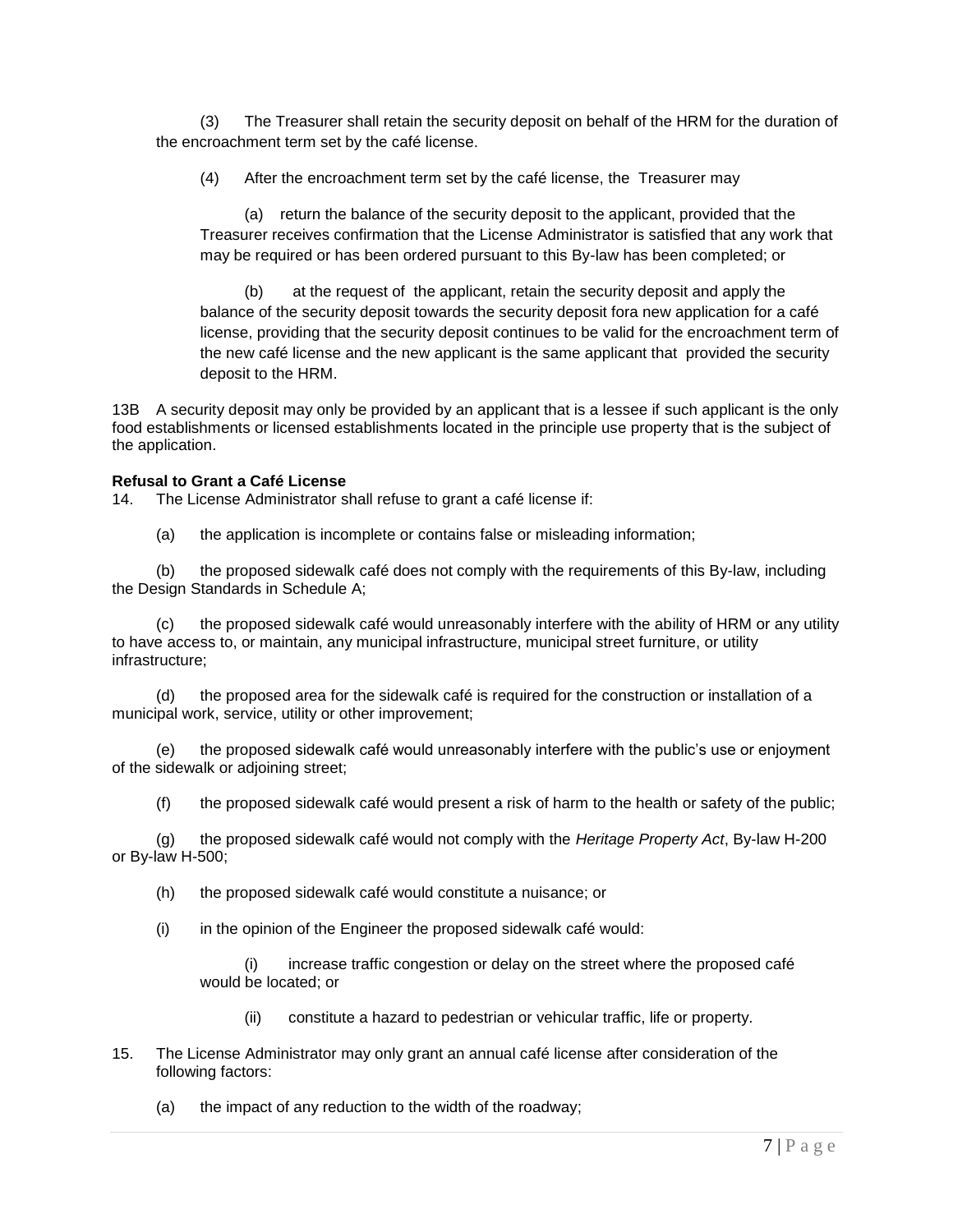- (b) the impact on vehicular congestion, if any;
- (c) the risk of harm to the health or safety of the public, if any;
- (d) whether the sidewalk café constitutes a nuisance;

(e) the degree of interfere with municipal services, including fire service, police service, sanitation services and winter maintenance;

(f) whether the sidewalk café interferes with the public's use or enjoyment of the street including the sidewalk;

(g) whether the sidewalk café interferes with the construction or installation of a municipal work, service, utility or other improvement;

(h) a minimum sidewalk width of 2.1 m (7 feet) remains unobstructed, including being unobstructed by sidewalk cafés, municipal infrastructure or municipal street furniture; and

(i) whether HRM or any utility has reasonable access to maintain or install a utility or service.

### **Requirements of a Granted Café License**

16. A café license granted pursuant to this By-law shall specify:

- (a) the type of encroachment that is authorized by the café license;
- (b) the encroachment term;
- (c) the civic address of the principal use property;
- (d) the name of the person to whom the café license is granted; and

(e) such other terms and conditions as may be necessary in the opinion of the License Administrator.

### **Encroachment Term**

17. (1) Subject to sections 3 and 4, the License Administrator shall establish an encroachment term for each seasonal café license granted pursuant to this By-law.

 (2) The License Administrator may grant an annual café license with an encroachment term not exceeding one year.

(3) Repealed.

 (4) Notwithstanding section 6 of Ordinance 173, the *Granville Mall Ordinance*, the License Administrator may grant a café license for any encroachment term permitted under this By-law.

18. (1) Every café license shall bear a number and shall be affixed to the principle use property in a conspicuous place.

 (2) An affixed café license shall not be removed, for the duration of the encroachment term, except with the consent of the License Administrator.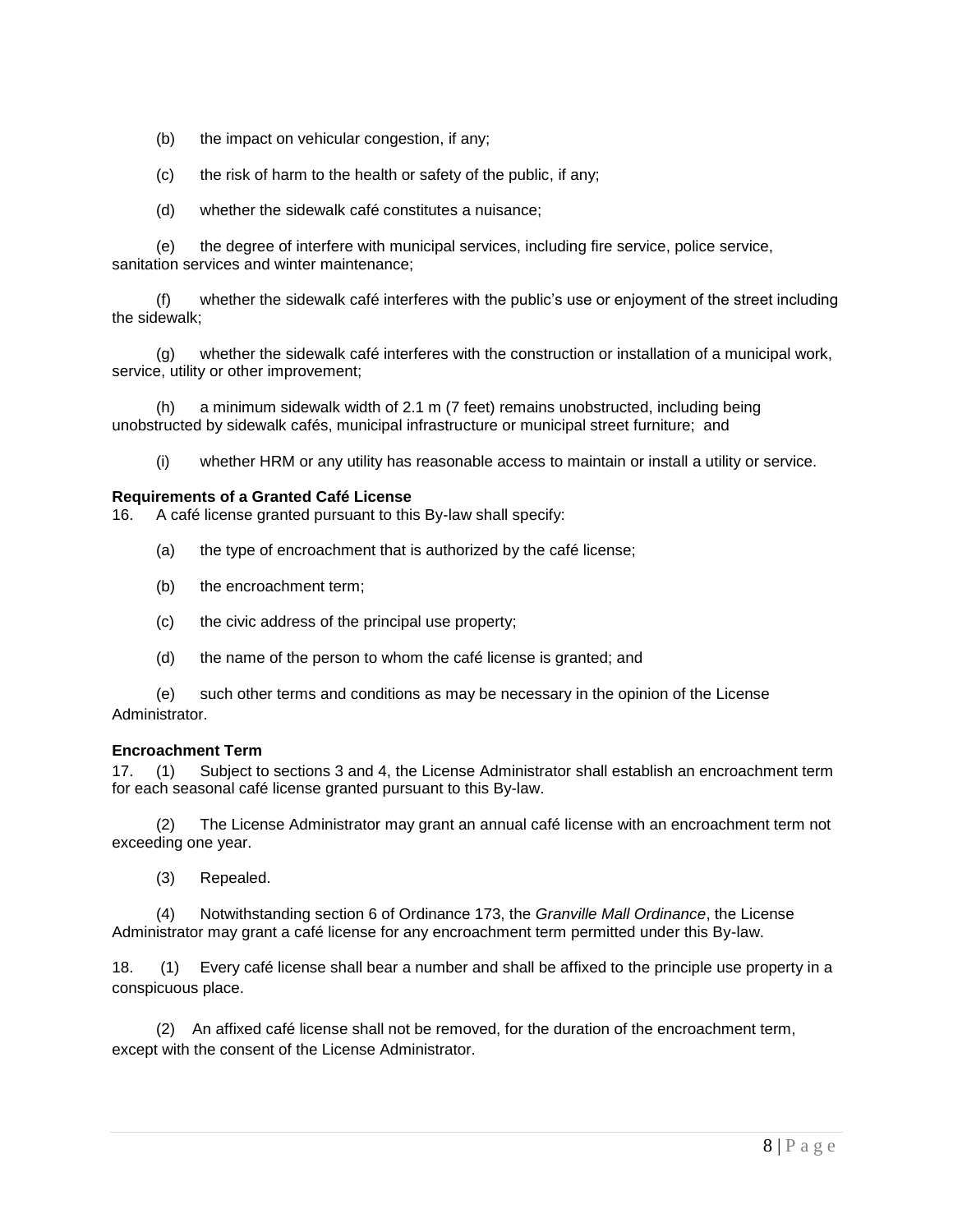# **Conditions on Proprietor of a Granted Café License**

19. (1) Where alcoholic beverages are not served or consumed at the sidewalk café, the proprietor shall, at their own expense, purchase commercial general liability insurance in the amount of not less than two million dollars (\$2,000,000 CDN).

(2) Where alcoholic beverages are served or consumed at the sidewalk café, the proprietor shall, at their own expense, purchase commercial general liability insurance in the amount of not less than two million dollars (\$2,000,000 CDN), with liquor not excluded.

- (3) Insurance coverage, pursuant to subsections 1 and 2, shall
	- (a) be maintained during the encroachment term; and

(b) name HRM as an additional insured with respect to any loss, claims, actions, damages, costs (including solicitor costs), liability and expense in connection with loss of life, personal injury, damage to property or any other loss or injury whatsoever arising from the design, construction, maintenance, operation, or removal of a sidewalk café or from sidewalk or street remediation related thereto.

- 20. (1) The proprietor shall provide HRM with a certificate of insurance.
	- (2) The certificate of insurance provided pursuant to subsection 1 shall
		- (a) be in a form and with an insurer acceptable to HRM;
		- (b) evidence compliance with section 19;
		- (c) be provided to HRM upon insurance renewal; and
		- (d) be provided to HRM upon a material change in coverage.

### **Requirements of Proprietor for Snow and Ice Removal**

20A. HRM shall not provide snow removal service for the proprietor where a café license is granted.

20B. Notwithstanding By-law S-300, the *Streets By-law*, the proprietor shall:

(i) remove snow and ice from any sidewalk abutting the sidewalk café in accordance with the Winter Works Service Standards, as published from time to time; and

(ii) remove any snow windrows left by snow removal equipment due to presence of the sidewalk café infrastructure.

20C. No person shall deposit snow or ice on the travelled way of any street.

### **Transferability of a Granted Café License**

21. A café license granted pursuant to this By-Law is not transferrable.

### **Suspension or Revocation of a Granted Café License**

22. The License Administrator may suspend or revoke a café license if:

- (a) the proprietor fails to comply with any term or condition of the cafe license or this By-law;
- (b) the proprietor is convicted of an offence under this By-law;

(c) the continued operation of the sidewalk café, would be a risk to the health or safety of the public, or would otherwise constitute a nuisance;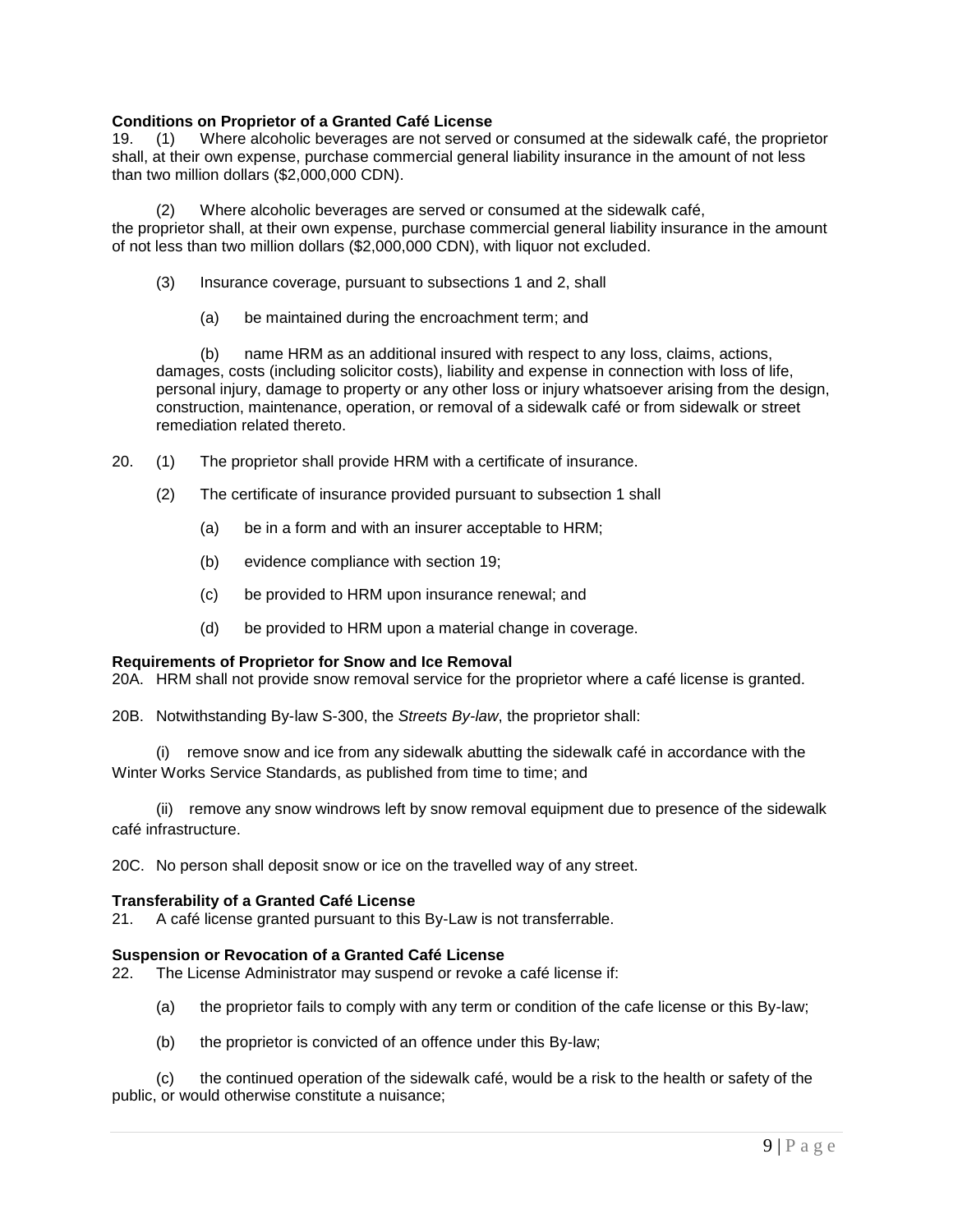(d) the continued operation of the sidewalk café unreasonably interferes with the ability of HRM, or any utility, to have access to or maintain any municipal infrastructure, municipal street furniture, or utility infrastructure; or

(e) the proprietor fails to comply with sections 19 and 20.

23. In the event a café license is revoked, or suspended for a period of one week or more pursuant to clause 22(d), HRM shall refund to the applicant of such license that portion of the license fee paid by the applicant pro-rated in proportion to the amount of time:

- (a) that the license is suspended during the encroachment term; or
- (b) remaining for the encroachment term if the license is revoked.

24. Notwithstanding sections 44 and 46, a suspension pursuant to clause 22(e) shall continue until:

- (a) the proprietor complies with sections 19 and 20;
- (b) the café license expires; or
- (c) the café license is revoked.

### **Sidewalk Café Construction**

25. Subject to section 26, no person other than the HRM shall remove municipal infrastructure or municipal street furnishings to construct a sidewalk café.

26. (1) Where municipal infrastructure or municipal street furnishings must be removed to permit the construction of a sidewalk café, the proprietor shall notify the License Administrator of intent to construct.

(2) Notification shall be at least five (5) business days prior to the anticipated date of sidewalk café construction.

27. Where the sidewalk café exceeds a height of 0.6 m (2'-0") from any point on the sidewalk grade, the proprietor shall:

(a) engage the services of a professional engineer, licensed to practice in the Province of Nova Scotia;

file with the License Administrator a written undertaking stating that the professional engineer has been engaged by the proprietor to supervise and set out the sidewalk café;

(c) ensure that the sidewalk café shall be constructed and maintained in accordance with the approved café plan, site plan and construction drawings; and

(d) subject the sidewalk café to inspection and approval by the professional engineer or his or her representative.

### **Sidewalk Café Maintenance and Repair**

28. The proprietor shall, to the satisfaction of the License Administrator, and at his or her sole expense, keep and maintain the area surrounding or adjacent to the sidewalk café in a clean, sanitary, attractive condition, free from papers, rubbish and debris of any kind.

29. The proprietor or employees of the proprietor of a sidewalk café shall not damage the street, sidewalk, curb or the landscaping between the sidewalk and the curb by constructing, operating, removing, maintaining, repairing or altering a sidewalk café.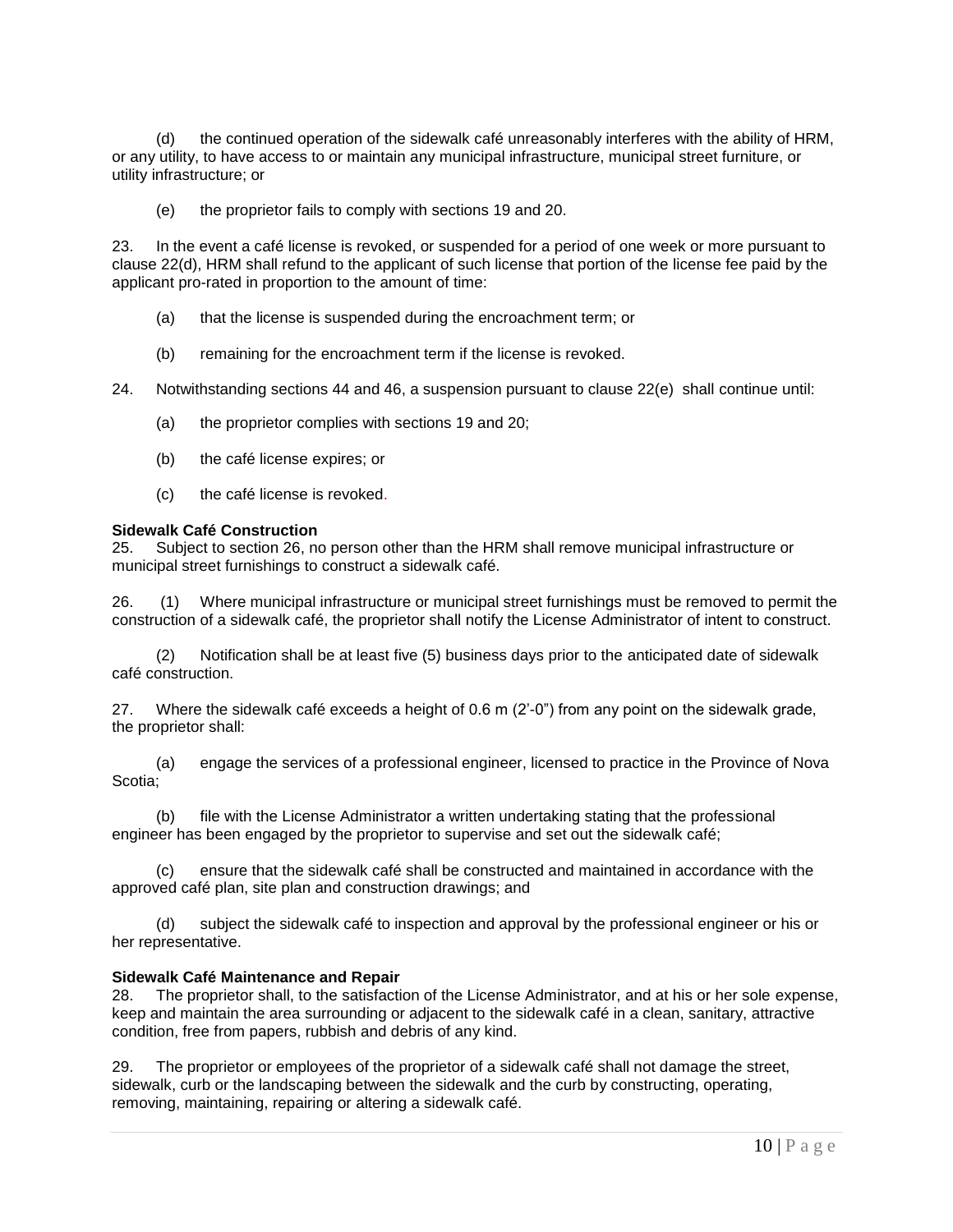30. The proprietor shall, at his or her sole expense, maintain the sidewalk café in a safe condition, such that it is not dangerous or hazardous to traffic, pedestrians or the public at large.

31. Notwithstanding sections 44 and 46, if the License Administrator determines, in his or her sole discretion, that the sidewalk café is a safety issue, danger or hazard, HRM may, without notice to the proprietor, repair or alter the sidewalk café.

32. (1) The License Administrator may issue an Order to the proprietor that the proprietor shall:

(a) repair or alter the sidewalk café, in any manner that the License Administrator determines, in his or her sole discretion, is necessary to alleviate the safety issue, danger or hazard;

(b) repair the street in any manner that the License Administrator determines, in his or her sole discretion, is necessary to restore the street, sidewalk, landscaping between the sidewalk and the curb, or curb;

(c) keep and maintain the area surrounding or adjacent to the sidewalk café in a clean, sanitary, attractive condition, free from papers, rubbish and debris of any kind; or

(d) remove snow or ice from sidewalks as required by this By-law.

 (2) Any maintenance, repair, alteration, restoration or snow and ice removal pursuant to subsection (1) of this section, shall be at the proprietor's sole expense.

33. The License Administrator may cause the work to be done if

(a) the proprietor does not comply with an Order to repair or alter the sidewalk café issued under clause 32(1)(a), within five (5) business days of being served with the Order;

(b) the proprietor does not comply with an Order to repair the street issued under clause 32(1)(b), within five (5) business days of being served with the Order;

(c) the proprietor does not comply with an Order to maintain the area surrounding, or adjacent to, the sidewalk cafe, issued under clause 32(1)(c), within five (5) business days of being served with the Order; or

(d) the proprietor does not comply with an Order to remove snow and ice under clause  $32(1)(d)$ , within twenty-four (24) hours of being served with the Order.

### **Sidewalk Café Access**

34. If the License Administrator determines, in his or her sole discretion, that access to any part of the street occupied by a sidewalk café is required to address an immediate safety issue, danger or hazard, HRM or a utility may, without notice to the proprietor, enter the sidewalk café to remedy the safety issue, danger or hazard.

35. Subject to sections 31 and 34, after 48 hours' notice to the proprietor, HRM, or a utility, may enter a sidewalk café to install, maintain or repair municipal infrastructure, municipal street furniture, or utility infrastructure.

36. (1) Emergency vehicles or personnel may enter, without notice, a sidewalk café to render or provide emergency services.

(2) The employee of any utility may enter, without notice, a sidewalk café to read any meter related to the utility service to the principle use property.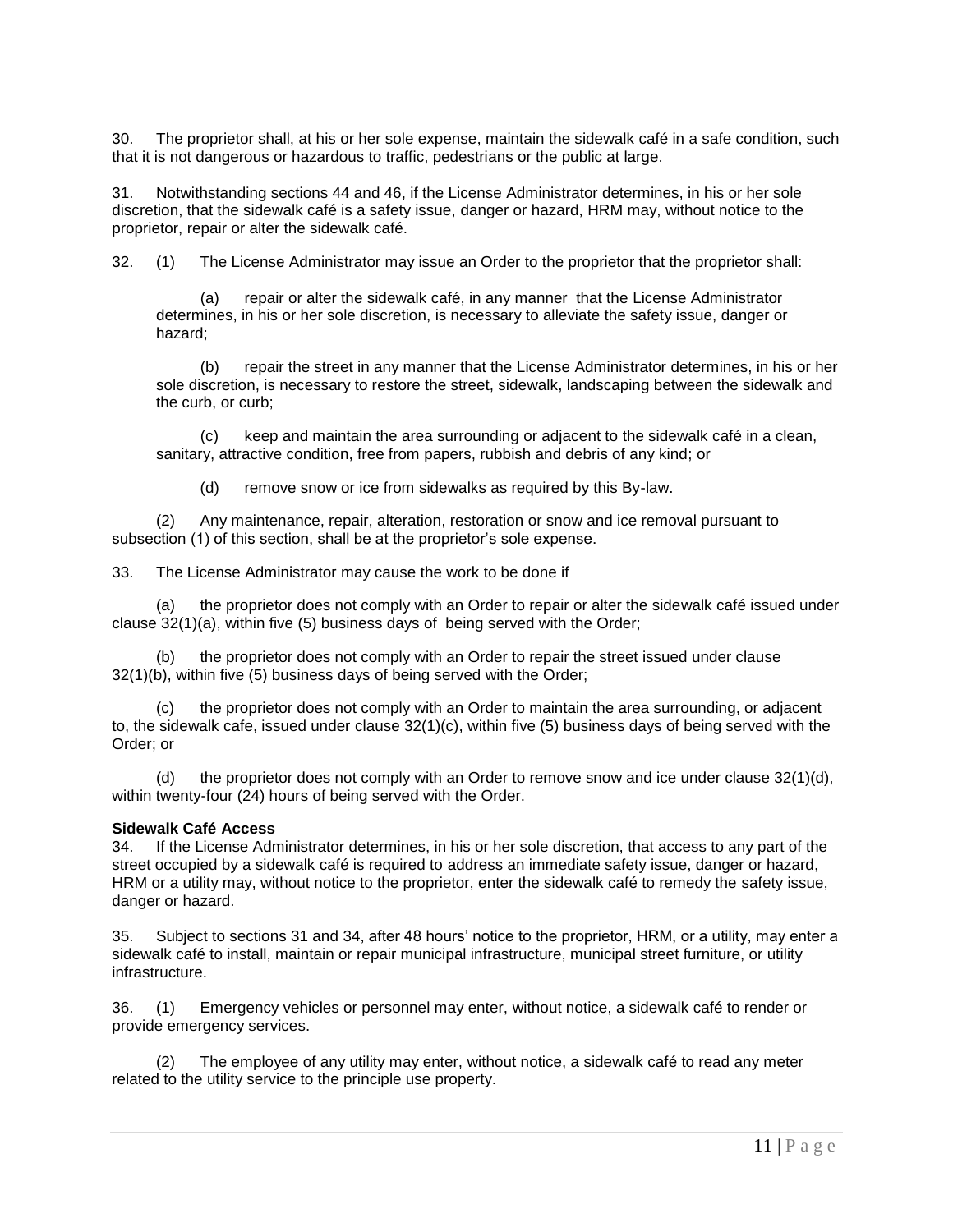## **Sidewalk Café Removal**

36A. The proprietor shall, on or before the expiration of the encroachment term, and at his or her sole expense, remove the sidewalk café from the street.

37. Notwithstanding sections 45 and 47, if the License Administrator determines in his or her sole discretion, that

(a) the sidewalk café is an immediate safety issue, danger or hazard; or

(b) access to any part of the street occupied by a sidewalk café is necessary to remedy an immediate safety issue, danger or hazard,

HRM or a utility may, without notice and without compensating the proprietor remove the sidewalk café and restore the street right of way or remedy the safety issue, danger or hazard.

38. The License Administrator may issue an Order to the proprietor that the proprietor shall, at his or her sole expense, remove the sidewalk café from the street if

(a) a proprietor's café license is suspended or revoked; or

(b) access to a sidewalk café is required by HRM or by a utility to install, maintain or repair pipes, cables, wires, poles, hydrants or other improvements to the street.

39. The License Administrator may cause the sidewalk café to be removed from the street if:

(a) the proprietor does not remove the sidewalk café from the street on or before the expiration of the encroachment term;

(b) the proprietor does not comply with an Order to remove the sidewalk café from the street issued pursuant to clause 38(a), within five (5) business days of being served with the Order; or

(c) the proprietor does not comply with an Order to remove the sidewalk café from the street issued pursuant to clause 38(b), within two (2) business days of being served with the Order.

40. (1) If municipal infrastructure or municipal street furnishings have been removed to allow the construction of a sidewalk café, the proprietor shall notify the License Administrator of the intent to remove the sidewalk café.

(2) If the sidewalk café removal is further to an Order issued pursuant to this By-law, notification pursuant to subsection 1, shall be soon as practicable.

(3) If the sidewalk café removal is further to section 36A, notification pursuant to subsection 1, shall be at least five (5) business days prior to the anticipated date of sidewalk café removal.

### **Cost of Work**

41. If the Council, the Appeals Committee, the Engineer, the License Administrator or another employee of the HRM causes work to be done pursuant to sections 31, 33, 37 or 39, the proprietor shall be fully responsible for the cost of the work, with interest at the rate determined by the Council, by policy, from the date of the completion of the work until the date of payment.

42. In addition to any other remedies at law, if the Council, the Appeals Committee, the Engineer, the License Administrator or another employee of the HRM causes work to be done pursuant to this By-law, the cost of the work, with interest at the rate determined by the Council, by policy, from the date of the completion of the work until the date of payment, is a first lien on the principle use property upon which, or for the benefit of which, the work was done.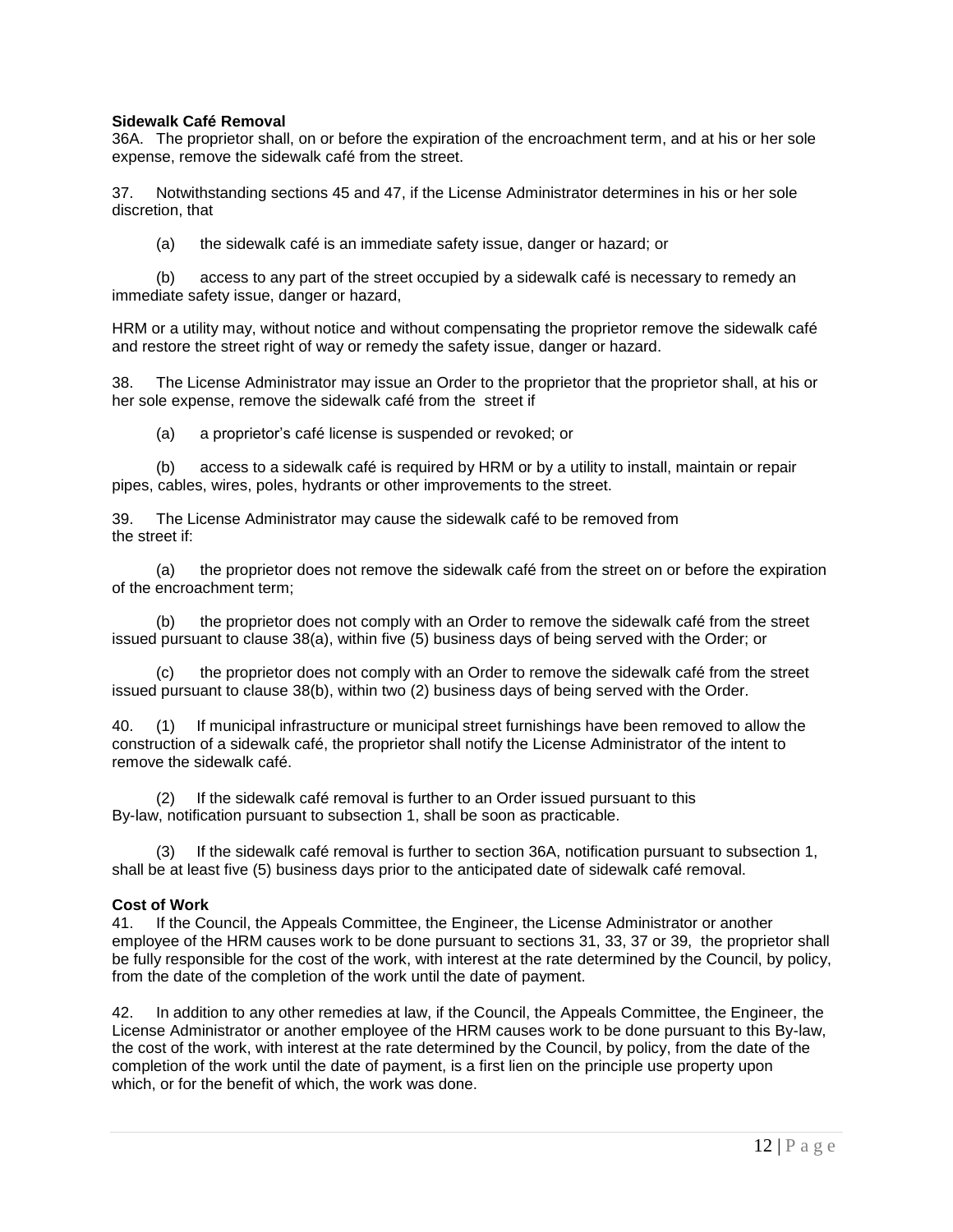42A The security deposit provided pursuant to section 13A may be used to offset any costs incurred by the HRM from work done pursuant to this By-law, including sections 31, 33, 37, 39, 41 or 42, and such use of the security deposit shall be in addition to any other remedies at law.

## **Service**

43. (1) Any Notice or Order under this By-law may be served personally, by mailing it to the person at the latest address shown on either the assessment roll or on the application for the café license, by electronic mail or by facsimile.

(2) A Notice or Order is deemed to have been served on the day after it is personally served or on the third calendar day after it was served by any other means.

### **Appeals**

44. (1) The refusal by the License Administrator to grant a café license may be appealed by the Applicant to the Council within four (4) business days of being served with a notice of the refusal.

(2) A notice of suspension or revocation issued by the License Administrator pursuant to section 22 may be appealed by the proprietor to the Council within four (4) business days of being served with the Notice.

(3) An Order that has been issued by the License Administrator pursuant to this By-law, may be appealed by the proprietor to the Council within four (4) business days of being served with the Order.

(4) Repealed.

(5) Council may, by policy, delegate any of its authority pursuant to this By-law to the Appeals Committee and, where so delegated by the Council, the Appeals Committee stands in the place and stead of the Council with respect to such delegation.

45. An appeal pursuant to section 44 shall be commenced by filing a written notice with the Municipal Clerk which clearly states the grounds for the appeal.

46. If the proprietor files an appeal, but the Council is not scheduled to meet before the date on which the license is to be suspended or revoked, or the repairs, alterations or restoration are to be completed, the suspension or revocation or repairs, alterations or restoration shall be held in abeyance until the Council has rendered its decision on the appeal.

47. (1) After hearing an appeal, the Council shall:

- (a) deny the appeal; or
- (b) allow the appeal and reverse the decision of the License Administrator.

(2) If the appeal is allowed, the Council may make any decision the License Administrator could have made pursuant to this By-law including ordering the removal of the sidewalk café.

### **Delivering of Impounded Items**

48. (1) Items removed from the street, pursuant to sections 37 and 39 shall be deemed seized.

(2) All items seized by a Peace Officer shall be delivered to a location specified by the License Administrator.

(3) The License Administrator shall detain all items seized and delivered by a Peace Officer pursuant to this By-law for a period of fourteen (14) calendar days.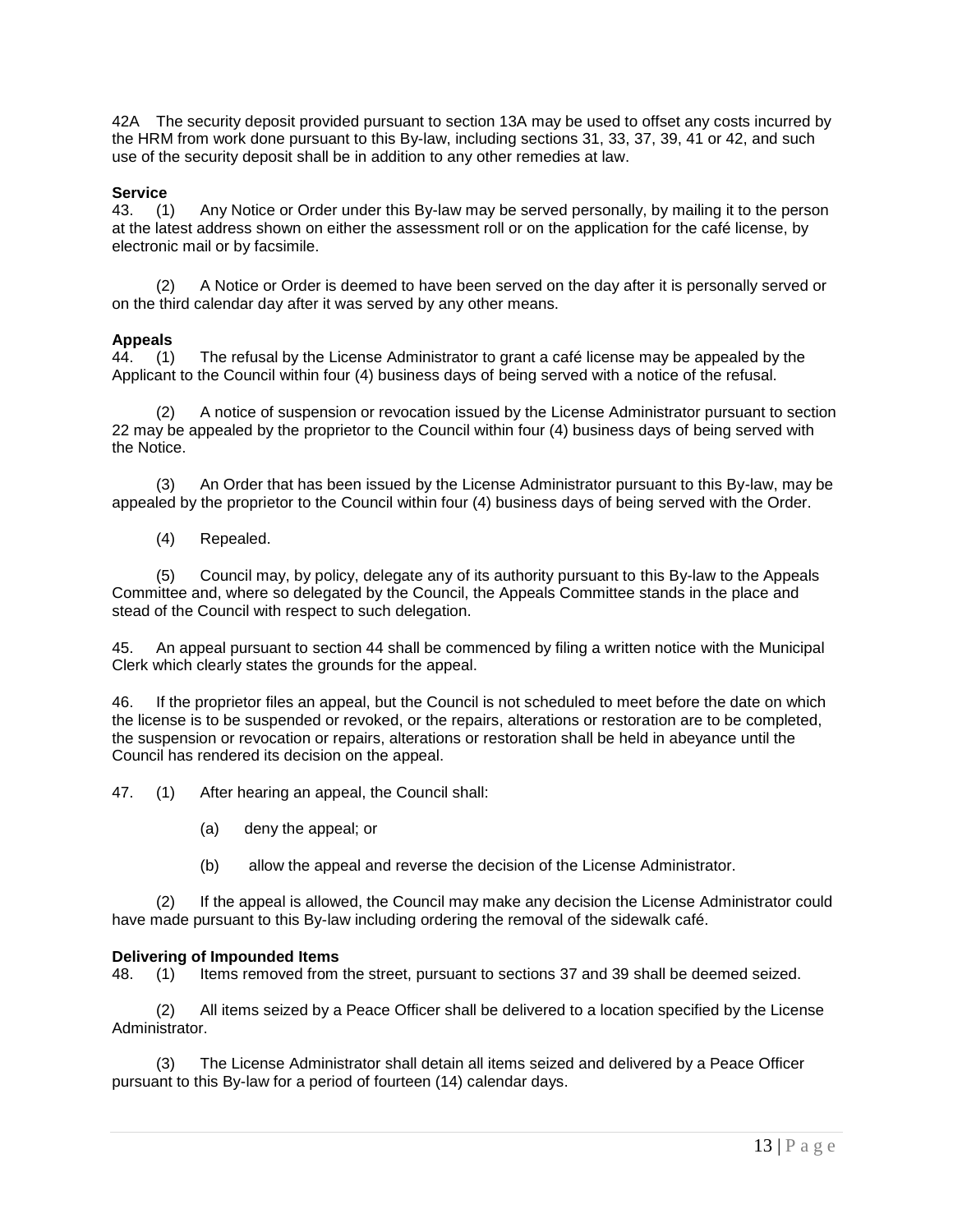(4) All items that are seized and delivered under this section are impounded items.

49. During the fourteen (14) calendar day period designated by subsection (3) of section 48 of this Bylaw, the License Administrator shall make reasonable efforts to notify the owner of the items that such items has been impounded.

50. Any items that has not had its owner identified within the fourteen (14) calendar days, shall become the property of the HRM and may be:

- (a) sold; or
- (b) destroyed.

51. An owner that has been notified that the License Administrator has impounded his or her item shall have the fourteen (14) calendar days, from the notification to redeem the item.

## **Compliance with Order**

52. The proprietor shall comply with any Order issued under this By-law.

## **Penalty**

53. A person who:

(a) violates or contravenes a provision of this By-law or an Order issued in accordance with this By-law;

- (b) fails to do anything required by this By-law;
- (c) fails to comply with an Order issued pursuant to this By-law;

(d) permits anything to be done in violation of this By-law or an Order issued in accordance with this By-law; or

(e) obstructs or hinders any person in the performance of their duties under this By-law or an Order issued pursuant to this By-law,

is guilty of an offence.

54. A person who commits an offence is liable upon summary conviction to a penalty of not less than two hundred and fifty dollars and not more than five thousand dollars and in default of payment, to imprisonment for a term of not more than two months.

55. Every day during which an offence pursuant to section 53 continues is a separate offence.

# **Schedules**

Any Schedules attached this By-law shall form part of this By-law.

Done and passed in Council this 21<sup>st</sup> day of October, 2014.

Mayor

Municipal Clerk

\_\_\_\_\_\_\_\_\_\_\_\_\_\_\_\_\_\_\_\_\_\_\_\_\_\_

\_\_\_\_\_\_\_\_\_\_\_\_\_\_\_\_\_\_\_\_\_\_\_\_\_\_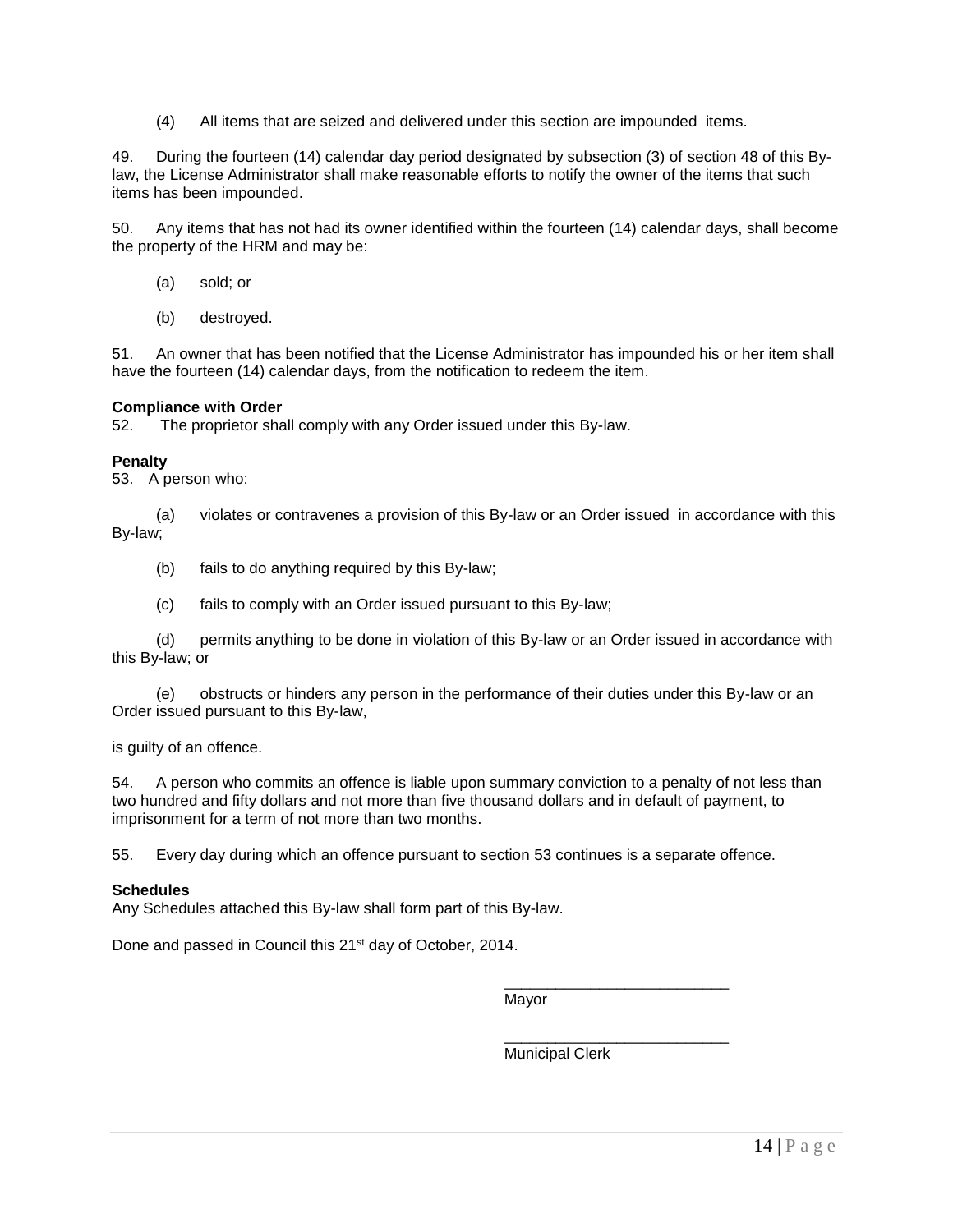# **Schedule "A" Design Standards**

The following design standards shall be met to safeguard public health and safety:

# **Part I: General**

1. Sidewalk cafés shall be adjacent to a principle use property.

2. Sidewalk cafés shall not extend onto the frontage of a property without abutter permission.

3. Sidewalk café signage shall comply with any By-law respecting the licensing of temporary signs.

4. Sidewalk cafés shall comply with any applicable Land Use By-law.

5. Sidewalk cafés shall comply with the Canadian Standards Association (CSA) Accessible Design for the Built Environment, CSA Standard B651, as amended from time to time.

6. The design of the café or the arrangement of the furniture shall not restrict access to emergency exits.

7. The design of the café or the arrangement of the furniture shall not restrict access to any above ground utility meters or shut-off valves

# **Part II: Barrier**

8. All sidewalk cafés licensed for alcohol must be enclosed by a barrier.

9. A barrier shall be setback at least 0.45 m (1'-6") from any municipal street furnishings.

10. The barrier shall be installed in such a way that it does not reduce the unobstructed sidewalk width to less than 2.1m (7 feet), failing which, a temporary sidewalk shall be installed by the proprietor adjacent to the sidewalk café.

11. The minimum barrier setback from fire hydrants shall be 1.2 m (4-0"').

12. Barriers shall be at least 0.9 m (3'-0") in height, and no more than 1.2 m (4'-0") high.

13. Barriers higher than 0.9 m shall be at least 30 m (98'-0") away from the nearest intersection.

14. Barrier footings shall not penetrate the sidewalk.

### **Part III: Temporary Sidewalk**

15. Placement of temporary sidewalks shall not impede vehicular and pedestrian traffic movement or safety.

16. Temporary sidewalks shall be guarded by a traffic barrier at ends exposed to vehicular travel.

17. Traffic barriers shall be no less than .81 m (2'-8") in height and no more than 1.05 m (3'-6") in height (in total of all elements).

- 18. Traffic barriers shall incorporate reflectors.
- 19. Temporary sidewalk surfaces shall be slip resistant.
- 20. Temporary sidewalk surfaces shall not impede pedestrian movement.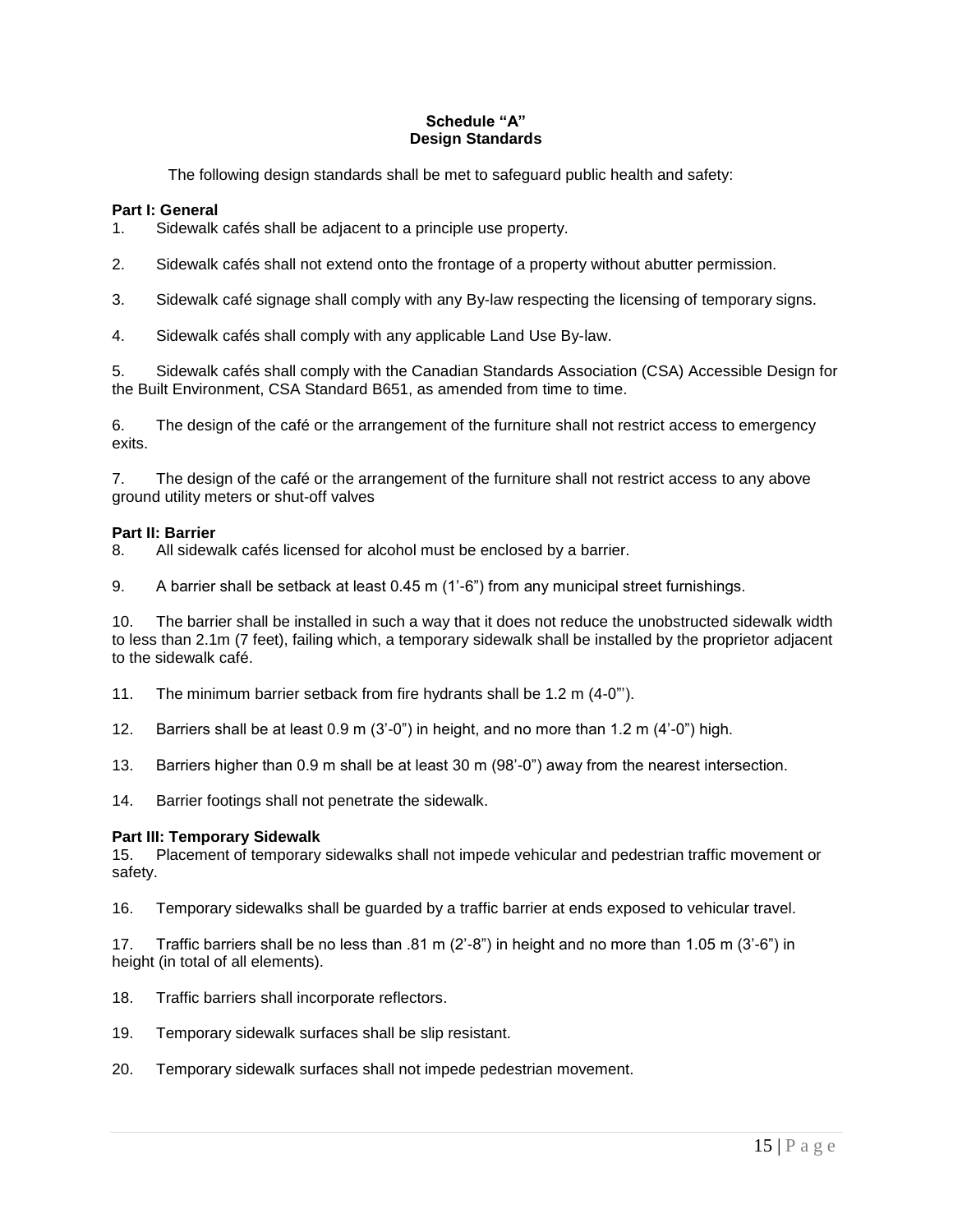21. Temporary sidewalk construction shall maintain existing drainage patterns and storm water runoff volumes.

# **Part IV: Decks**

22. The construction of a deck exceeding a height of 0.6 m (2'-0") shall comply with section 27 of this By-law.

23. Decks shall be as close to the elevation of the existing sidewalk grade as possible (accommodating a level surface area and deck framing).

24. Decks shall not be constructed over underground services (hydro vaults, chambers, maintenance holes, manholes, valves, etc.), without prior written approval from the relevant public utility, and must provide access to the infrastructure to the satisfaction of the affected utility.

25. Where alternate barrier-free access to the principle use property is not available, a ramp shall be provided within the deck area to facilitate barrier-free access.

### **Part V: Furnishings**

26. Plant material shall be contained within the sidewalk café.

- 27. Umbrellas shall:
	- (a) be made of non-combustible material; and
	- (b) when open, not extend beyond the sidewalk café's barrier.

#### **Part VI: Lighting**

- 28. Sidewalk café lighting shall not project onto adjacent properties.
- 29. No sidewalk café shall place or permit lighting that, in the opinion of the Engineer, may:
	- (a) be confused with any traffic signal light, control sign or device;

(b) obstruct or interfere with the movement of motorists or pedestrians at any street intersection, any driveway street connection, any railway crossing or bridge;

- (c) produce or cause glare to motorists, pedestrians or neighbouring premises; or
- (d) moves or appears to move.

#### **Diagrams**

30. The diagrams in this By-law are for illustrative purposes only and shall not form part of this By-law.